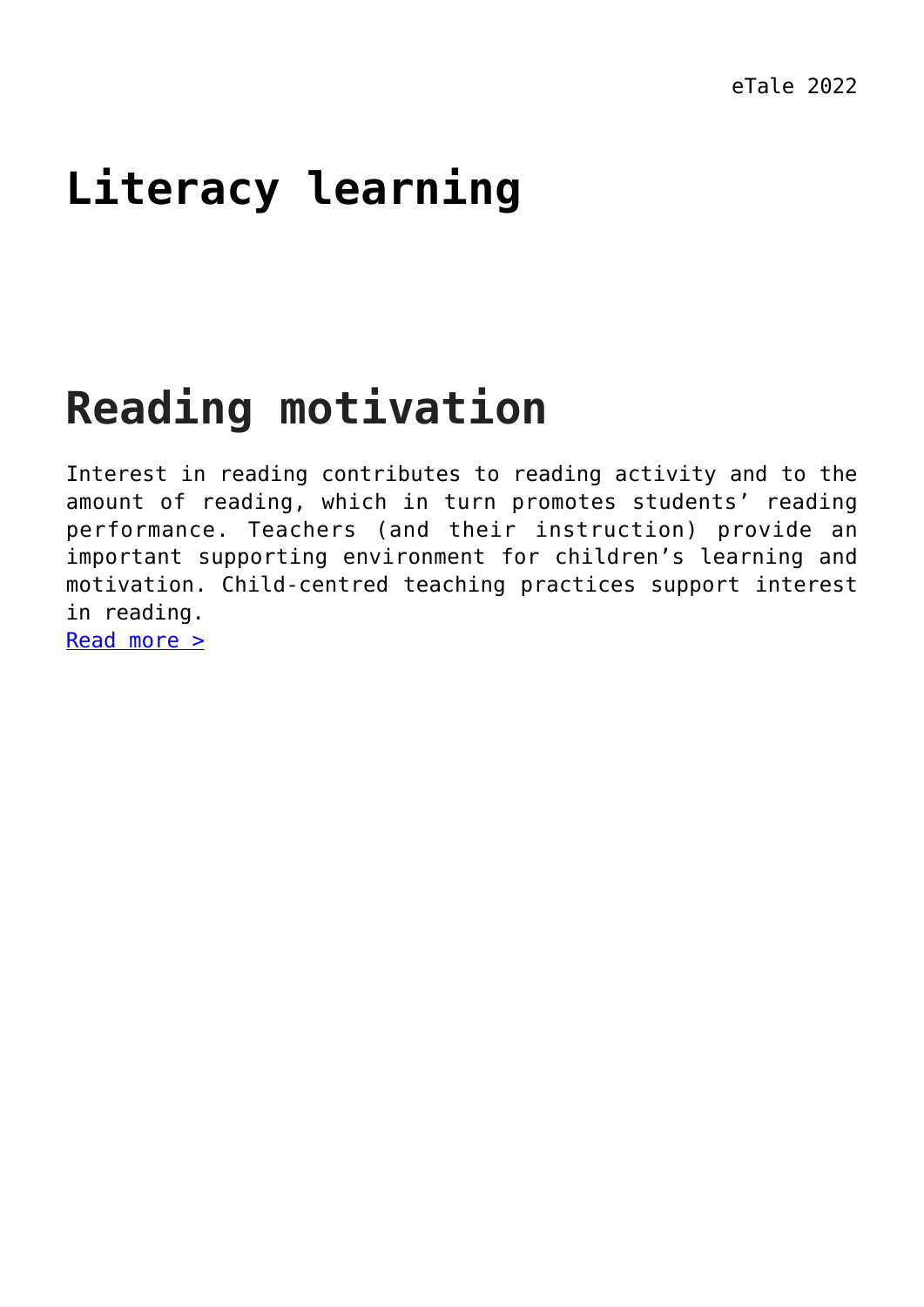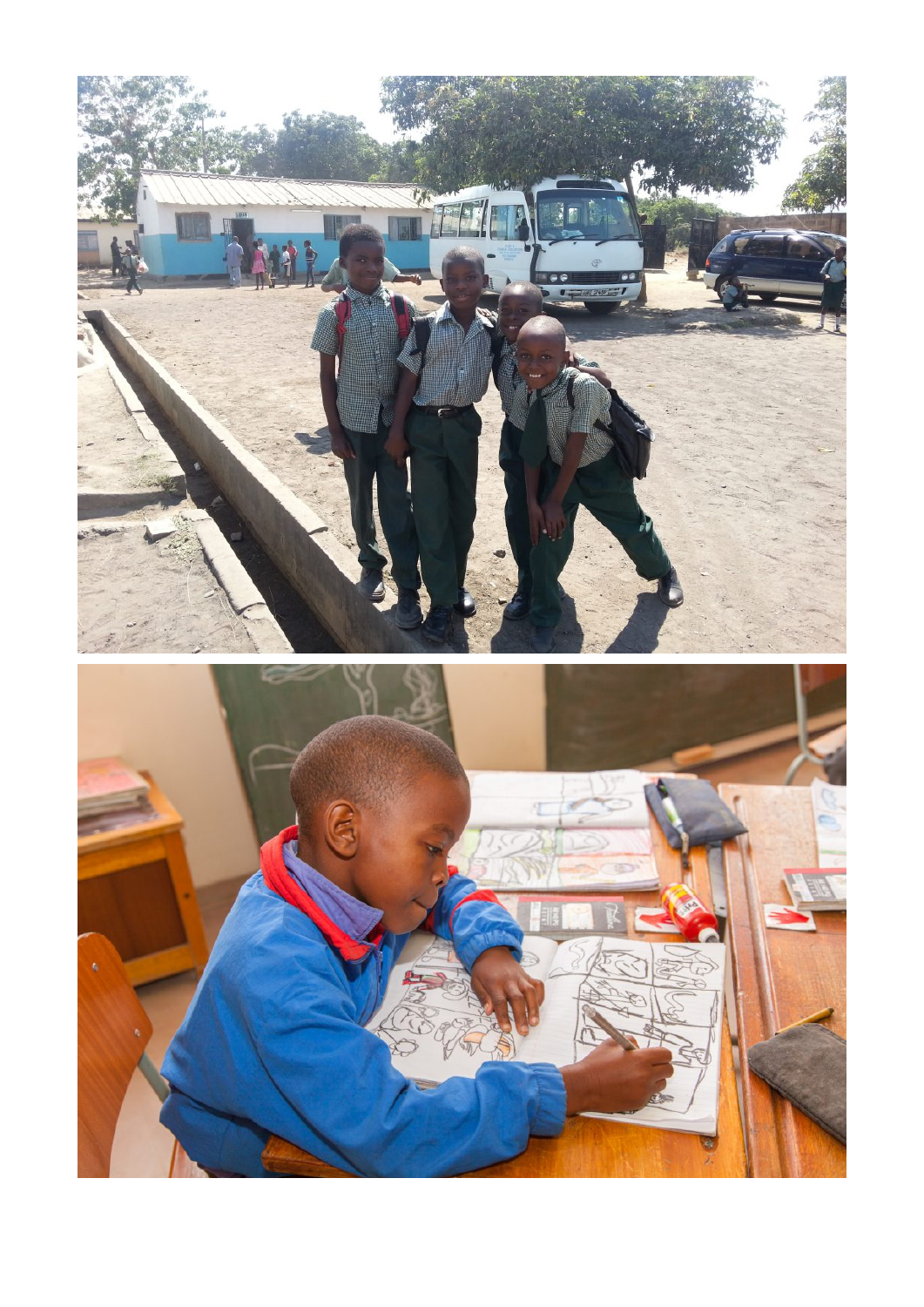# **Pre-literacy skills**

While reading and writing aren't typically taught until after preschool, children can begin developing the skills they need to become strong readers from a very young age. Pre-literacy skills include e.g., wanting to look at books, following narratives, recognizing print, learning vocabulary and identifying letters and sounds and important memory skills. [Read more >](https://dev.taleafrica.com/literacy-learning/pre-literacy-skills/)

## **Decoding**

The purpose of reading skills is to enable the reader to interact with written language and to understand the meaning of the text. Decoding is the beginning phase of learning to read. It emphasises learning the basic techniques of how to recognise words from the text and understand the meaning of it.

[Read more >](https://dev.taleafrica.com/literacy-learning/decoding-and-spelling/)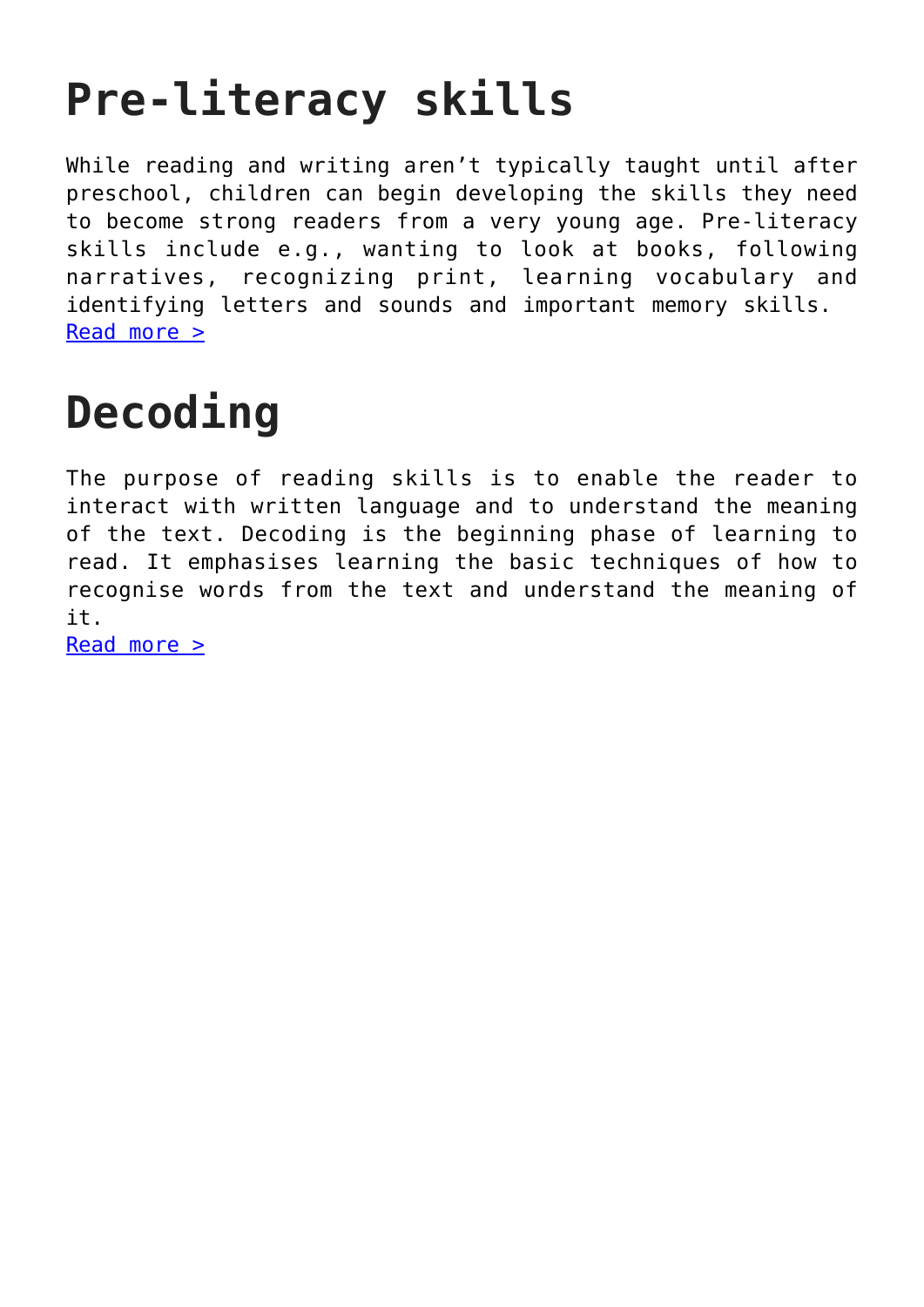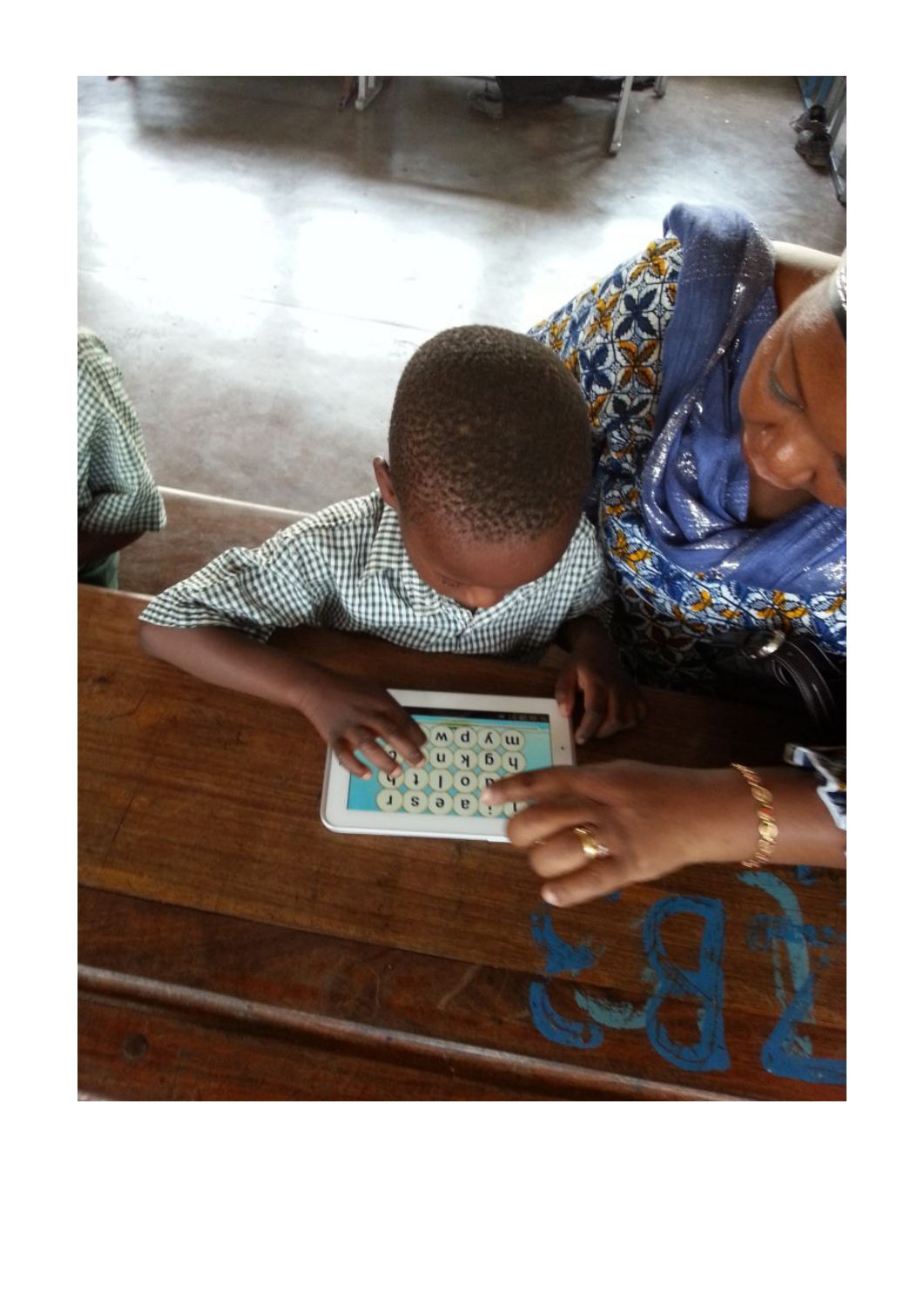

### **Reading comprehension**

Reading comprehension is the ability to understand what you are reading and reading for understanding is surely one of our most important educational goals. Reading comprehension is an active process where readers interact with the text before, during, and after reading. [Read more >](https://dev.taleafrica.com/literacy-learning/reading-comprehension/)

## **Spelling and Writing**

Spelling and writing are integral parts of literacy instruction and must be included systematically and explicitly in any literacy program. Learning to read, write, and spell all help reinforce each other. [Read more >](https://dev.taleafrica.com/literacy-learning/afrikaans/)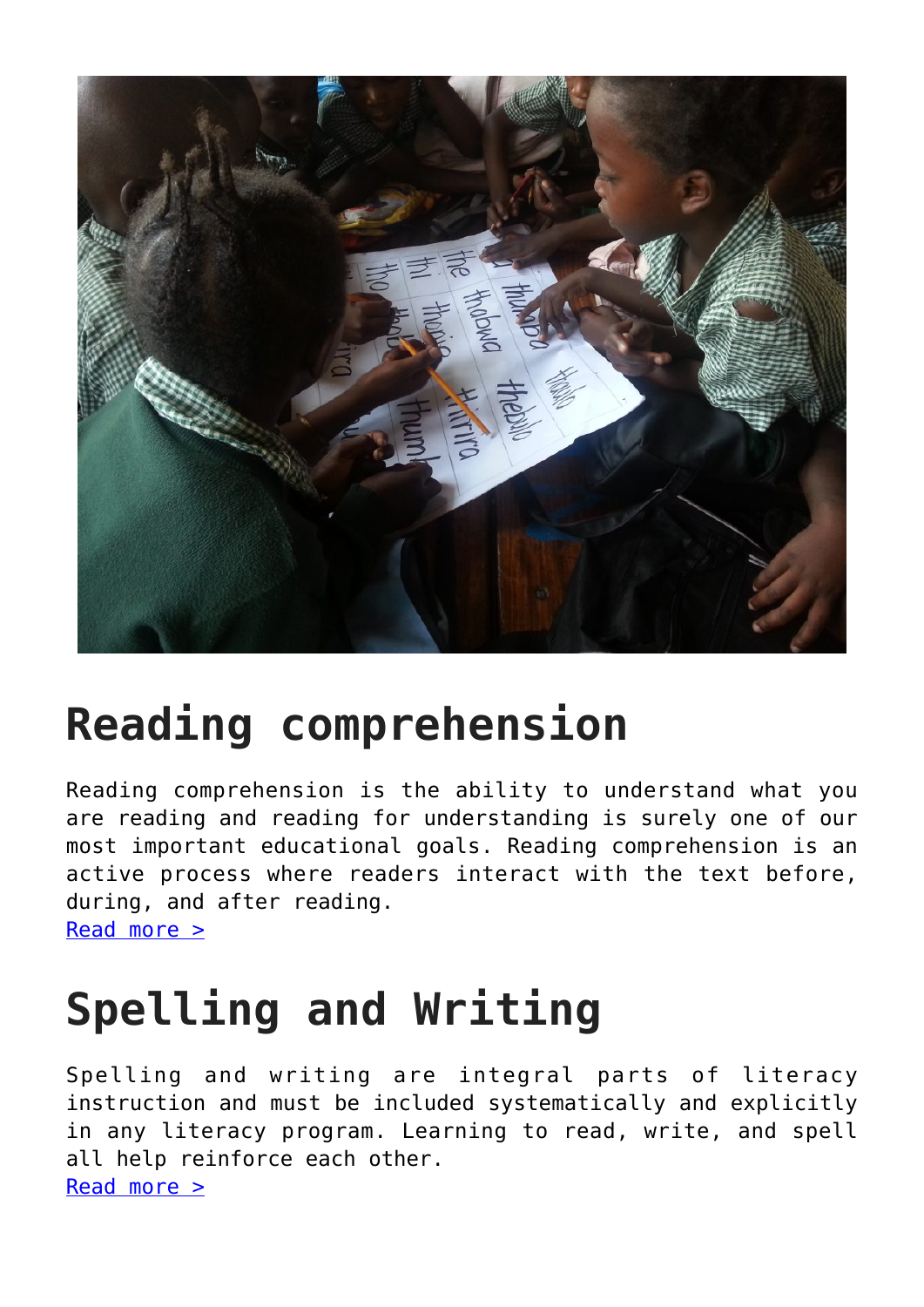

#### **Productive writing**

Through productive writing, learners express their ideas and imagination. They also learn how to use the components of language and improve their language skills. Through teacherguided writing, learners can improve their writing skills as well as build confidence in their writing abilities.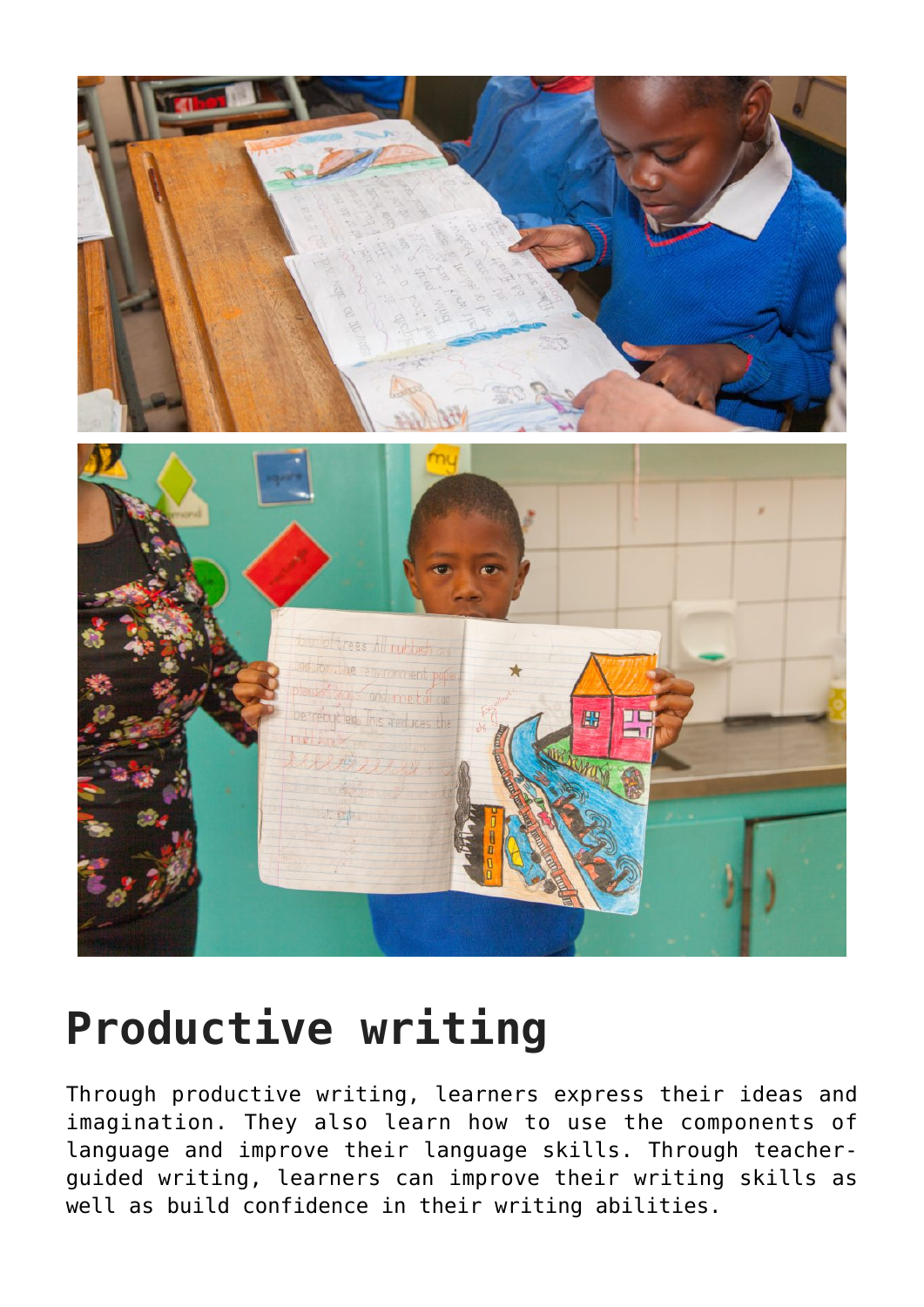#### **Adult literacy**

Literacy is a key for sustainable development improving child and family health and nutrition, reducing poverty, and expanding life opportunities. Almost two-thirds of illiterate adults are women. Children and adults learn in fundamentally different way influencing the way they should be taught. The planning of adult literacy programme requires identifying stakeholders and learners´ needs and motivations. [Read more >](https://dev.taleafrica.com/literacy-learning/adult-literacy/)